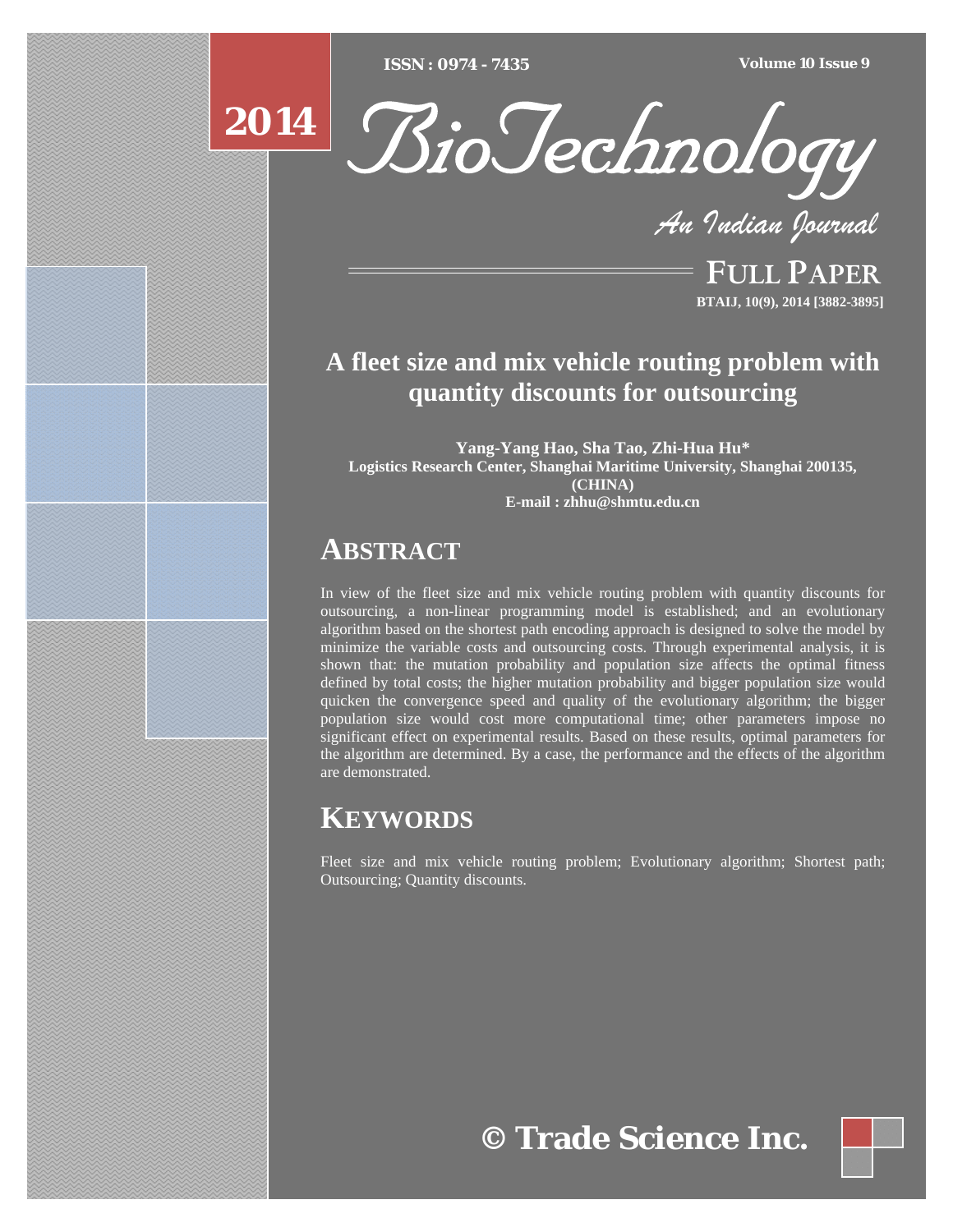#### **INTRODUCTION**

 This paper studies the mixed vehicle routing optimization problem with quantity discounts in background of logistical service outsourcing. Reasonable distribution approaches can reduce the logistical cost. Quantity discount strategy can attract customers and gain scale benefit for the fleet themselves. Moreover, in the market of fierce competition, coordination and double-win strategies are effective means for long-term development of logistical companies. The problems in fleet operations management usually relate to vehicle routing problem (VRP) or its variants. VRP means that the distribution center distributes the goods to a certain number of customers with demands. A fleet is responsive for distributing the goods with proper driving routes organized to meet the customer demand under certain constraints and the minimization of cost and time. Heterogeneous fleet vehicle routing problem (HFVRP) is an extension of the VRP, which determines the configuration of the vehicle types and the quantity of each type to help the fleet complete the distribution with minimal cost. HFVRP is widely studied by scholars, e.g. Belfiore and Yoshizaki<sup>[1]</sup>, Brandão <sup>[2]</sup>, Choi and Tcha<sup>[5]</sup>, Prins<sup>[7]</sup> and Subramanian et al.**[12]**. When the variable cost of the vehicle is independent with its type and the quantity of available vehicles of each type is infinite, it is called fleet size and mix vehicle routing problems (FSMVRP). FSMVRP is also a hot problem studied by many scholars, e.g. Brandão**[2]**, Bräysy et al.**[4]**, Liu et al.**[6]**, Renaud and Boctor**[8]** and Repoussis and Tarantilis**[9]**. Liu et al.**[6]** pointed out that FSMVRP is a NP-hard problem. Liu et al.**[6]** designed a hybrid genetic algorithm based on shortest path decoding for the FSMVRP. Renaud and Boctor**[8]** designed a heuristic algorithm based on sweep algorithm. Brandão<sup>[2]</sup> use the Tabu search algorithm to solve multi-type vehicle routing problem and mixed vehicle routing problem respectively. Other scholars (e.g. Liu et al.**[6]** and Subramanian et al.**[12]** combine the Heuristic algorithm with other intelligent algorithm such as genetic algorithm to solve the problem.

 In the background of logistical outsourcing, this paper studies the FSMVRP with following new features, referred to as FSMVRPQD. Firstly, different vehicles have different capacities and costs. Outsourced vehicle has fixed cost, namely outsourcing cost. Variable costs include fuel and human resources cost, and it is assumed that the variable cost is proportional to the driving distance. Secondly, mixed vehicle routing problem with quantity discounts is considered, which takes the constraints like time window, capacity limitation into account. Thirdly, based on the shortest path decoding proposed by Liu et al.<sup>[6]</sup> for hybrid genetic algorithm, this paper designs solution method by modifying fitness function and adding time window in the decoding process, according to characteristics of the time window and the quantity discount.

### **PROBLEM**

 $N = \{0, 1, 2, \dots, n, n+1\}$  is a node set, including 1 depot and n customers, among which 0 and the hypothetical node n+1 represent the depot, others nodes are customers. For customer  $i \ (i \in N \setminus \{0, n+1\})$ , the demand is  $^{UL_i}$ ; service time at the customer is  $^{S_i}$ ; and the servicing time-window is  $^{[U_i, L_i]}$ . The traveling distance between any two nodes  $i \in N$  and  $j \in N$  is  $D_{i,j}$ . The types of the vehicles of the fleet are denoted as set  $TR = \{1, \dots, NT\}$ . The quantity of the vehicles for each type is presumed to be infinite. The vehicular capacity, average speed and unit fixed costs of the vehicles of type  $k \in TR$  are  ${}^{MC}$ <sub>k $\in TR$ </sub>,  $V$ <sub>k $\in TR$ </sub> and  $RC_{k\in TR}$  respectively.  $T_{i,j}^k$  is the transportation time for the vehicles of type  $k \in TR$  travel from node  $i \in N$  to node. TC is the transportation cost of traveling a unit of distance. Aimed at minimizing the total costs <sup>f</sup> (the sum of variable cost <sup>*vc*</sup> and fixed cost <sup>fc</sup>) of completing N tasks, the actual number of vehicles of each type and the route of each vehicle should be solved. The outsourcing discount of vehicular type  $k \in TR$  is  $\theta_k$ , which relates to the number of the outsourced vehicles at this time, denoted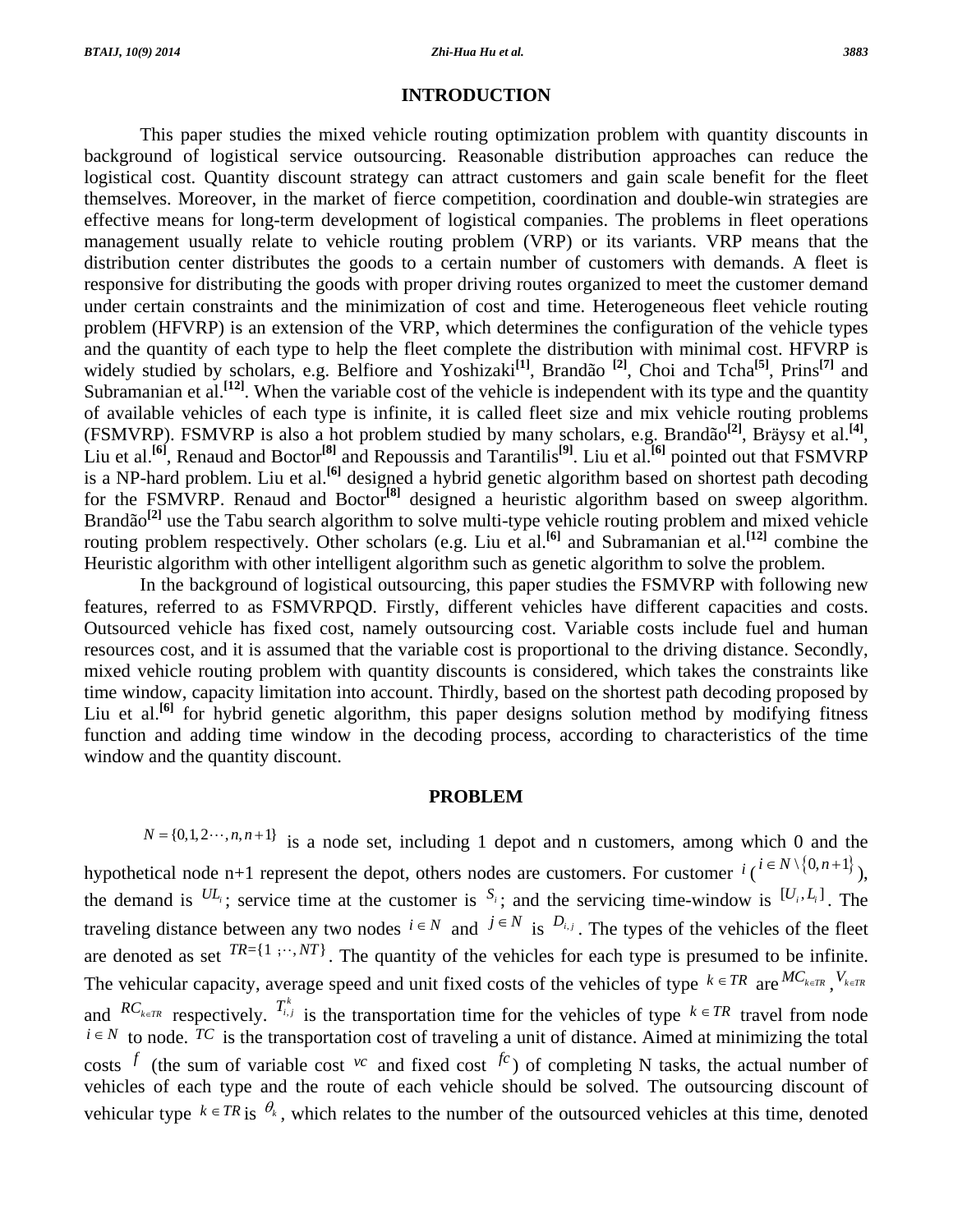as a function,  $\theta_k(m_k)$ . Another point that needs to explain is that the total cost includes variable cost and fixed cost. The former is undertaken directly by the logistical outsourcing companies who complete the distribution task, while the latter (i.e. outsourcing cost) indicates the transportation cost paid to logistical companies by the customer. This paper considers the benefits of logistical companies and customers, which facilitate the cooperation of the companies in supply chains. A double-win situation will be achieved for the transportation companies and the customers. Moreover, reasonable practical conditions can be considered as follows: 1) The capacity and fixed cost of different types of vehicles are different, the larger the capacity, the more the cost; 2) Only one vehicle can be allowed to be responsible for the distribution of each customer, that is, customer requirements can not be split; 3) The distribution quantity of any customer is less than the biggest vehicular capacity; 4) Transportation companies outsource the distribution tasks to other special transportation company, which means that to satisfy the logistical demand by renting distribution capacity. The average outsourcing cost of a vehicle depends on the quality of the outsourced vehicles. The more the outsourced vehicles indicates the lower the discount.

## **MODEL**

 A nonlinear programming model is established for the above problem. Four groups of decision variables are defined as follows. First,  $x_i^k$  is the time when the vehicle of type  $k \in TR$  arrives at the customer  $i \in N \setminus \{0, n+1\}$ . Second,  $m_k$  is the used number of vehicles of type  $k \in TR$ . Third,  $y_{i,j}^k \in \{0,1\}$ .  $y_{i,j}^{k} = 1$ , if the vehicle of type  $k \in TR$  serves *j* after serving *i*; or else, 0. Fourth,  $z_i^k$  represents the unloaded quantity when the vehicle of type  $k \in TR$  leaves customer *i*. **Minimize: (1)** 

$$
f = v c + f c
$$

**s.t.**

$$
fc = \sum_{k \in TR} m_k \cdot RC_k \cdot \theta_k \left( m_k \right) \tag{2}
$$

$$
vc = \sum_{i,j \in N, k \in TR} y_{i,j}^k \cdot D_{i,j} \cdot TC
$$
 (3)

$$
T_{i,j}^{k} = \frac{D_{i,j}}{V_k}, \forall i, j \in N, k \in TR
$$
 (4)

$$
\sum_{j \in N \setminus \{0, n+1\}} y_{0,j}^k = m_k, \forall k \in TR
$$
 (5)

$$
\sum_{i \in N \setminus \{0, n+1\}} y_{i, n+1}^k = m_k, \forall k \in TR
$$
 (6)

$$
x_j^k \geq T_{0,j}^k - MT(1 - y_{0,j}^k), \forall j \in N \setminus \{0, n+1\}
$$
\n
$$
(7)
$$

$$
\forall i, j \in N \setminus \{0, n+1\} : x_j^k \ge x_i^k + S_i + T_{i,j}^k - MT(1 - y_{i,j}^k)
$$
 (8)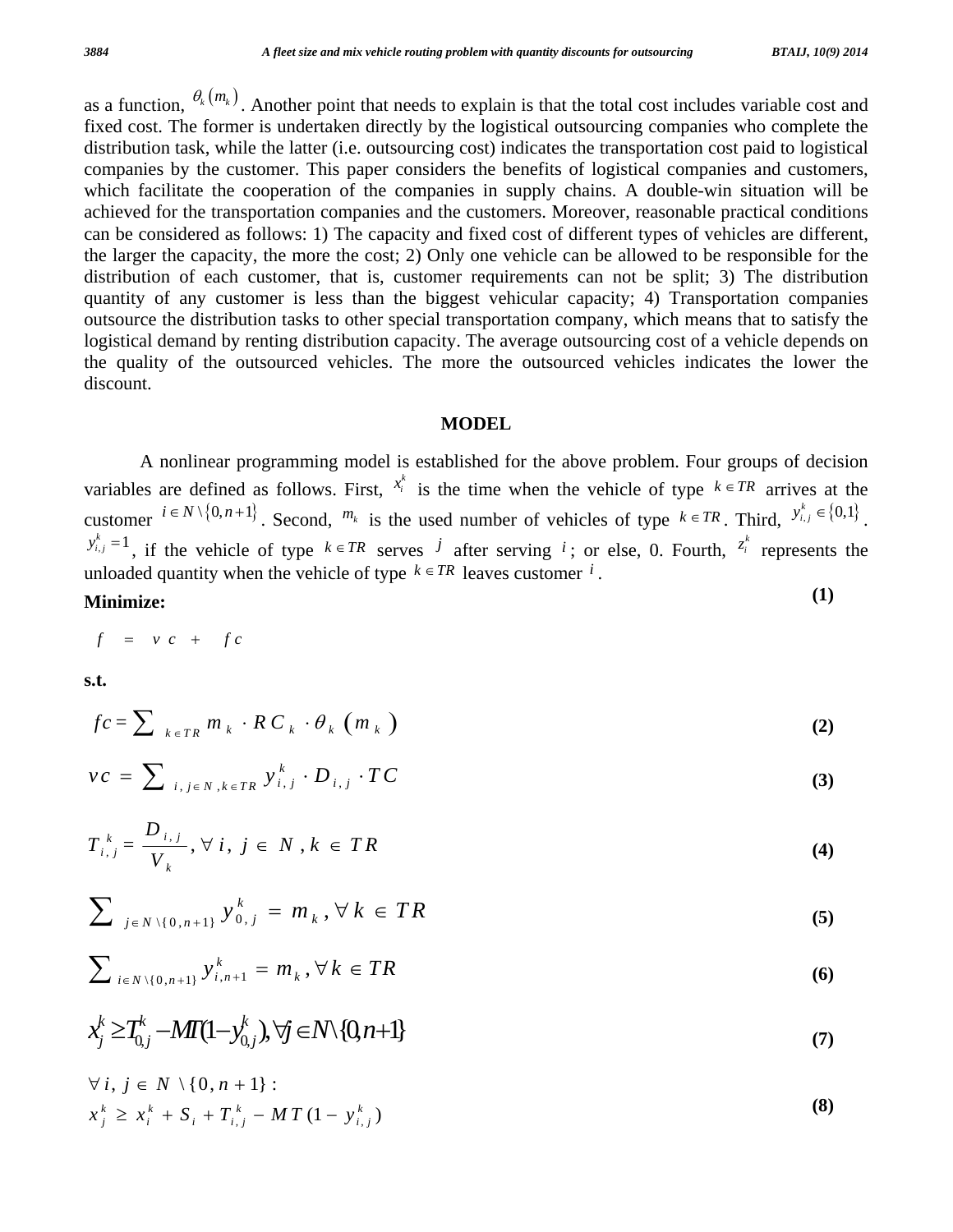$$
\forall k \in TR, j \in N \setminus \{0, n+1\}:
$$
  
\n
$$
z_j^k \ge z_i^k + UL_j - MC_k(1 - y_{i,j}^k)
$$
\n(9)

$$
\sum_{i\in N\setminus\{n+1\},k\in TR} y_{i,j}^k = 1, \forall j\in N\setminus\{0,n+1\}
$$
\n
$$
(10)
$$

$$
\sum_{j \in N \setminus \{0\}, k \in TR} y_{i,j}^k = 1, \forall i \in N \setminus \{0, n+1\}
$$
\n
$$
(11)
$$

$$
\forall j \in N \setminus \{0, n+1\} : \sum_{i \in N \setminus \{0, n+1\}, k \in TR} y_{i,j}^k = \sum_{i \in N \setminus \{0, n+1\}, k \in TR} y_{j,i}^k
$$
\n(12)

$$
L_i \leq x_i^k \leq U_i, \forall i \in N \setminus \{0, n+1\}, k \in \mathbb{TR}
$$
\n<sup>(13)</sup>

$$
z_i^k \leq MC_k, \forall i \in N \setminus \{0, n+1\}, k \in TR
$$
\n(14)

$$
\theta_{k}(m_{k}) = \begin{cases} \n\lambda_{k,1} = 1, & 0 < m_{k} \leq \Omega_{k,1} \\ \n\lambda_{k,2}, & \Omega_{k,1} < m_{k} \leq \Omega_{k,2} \\ \n\lambda_{k,3}, & \Omega_{k,2} < m_{k} \leq \Omega_{k,3} \n\end{cases}, \quad \lambda_{k,1} = 1 > \lambda_{k,2} > \lambda_{k,3} \cdots \tag{15}
$$

 The model is defined through Equations (1)-(15). The objective function (1) minimizes the total cost including fixed cost and variable cost. Constraint (2) calculates the fixed cost, where  ${}^{RC_k(m_k)}$  is the average cost of outsourcing vehicle of type *k* for a unit time. Constraint (5) calculates the variable cost. Constraint (6) restricts the times for vehicles of type  $k$  returning to the depot. Obviously, the leaving times of the vehicle equals to the returning times. In other words, each vehicle that starts from the depot should go back to the depot. Constraints (7)-(9) connect  $\bar{x}$  and  $\bar{y}$ , and  $\bar{z}$  and  $\bar{y}$  to ensure the access sequence of the customers. Constraints  $(10)-(12)$  are flow constraints. The entering and leaving times of each customer point are at most 1 times. That is, each customer point can only be served for one time. Constraints (13) mean that each customer is served within the time window. Constraint (14) ensures that the vehicular capacity should not be exceeded. Constraint (15) defines the discount of the vehicles of each type, where  $\lambda$  ( $0 < \lambda \le 1$ ) is the discount,  $\Omega$  is the parameter to specify different discounts for different ranges of outsourced vehicles. Constraint (15) implies that the more outsourced vehicles, the less discount and the less fixed costs for outsourcing a single vehicle.

### **EVOLUTIONARY ALGORITHM**

 Algorithm 1 is proposed below to solve the nonlinear programming model established in Section 3. It is an evolutionary algorithm whose fitness is the sum of the fixed costs and variable costs. Shortest path algorithm is used for decoding the chromosome in Algorithm 1. The detailed decoding process is shown in Algorithm 2.

### **Algorithm 1 (Evolutionary algorithm for FSMVRPQD)**

**Input:** population size  $P_s$ , crossover probability  $P_x$ , mutation probability  $P_m$ , iterations  $P_s$ . **Output:** Optimal solution of distribution.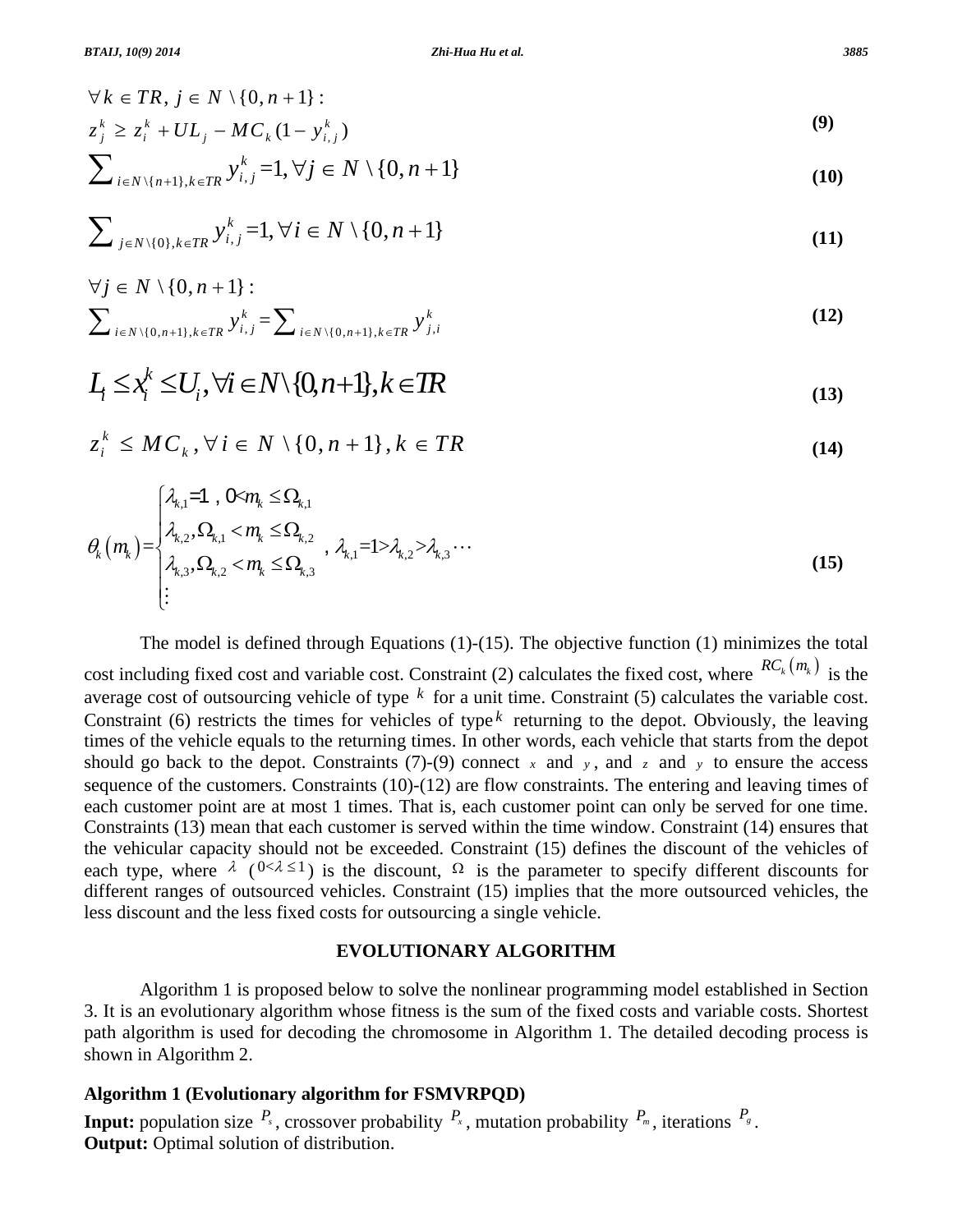## **Process:**

**Step 1.** Initialization. Form a population  $P_0$  by random generating M permutations of *1, 2, ..., N* as chromosomes.

**Step 2.** Evaluation: Decoding and calculate fitness.

**Step 3.** Reproduction

1) Selection. Form paring set with rank-based selection approach.

2) Crossover. Form a new population  $P_n$  by using crossover operator based on PMX and controlling crossover probability with parameter  $m_{\gamma}$ .

3) Mutation. Update the new population  $P<sub>n</sub>$  by using two point replacement mutation operators and controlling mutation probability with parameter  $m_m$ .

**Step 4.** Evaluation: Calculate fitness of individuals after decoding the chromosomes in population *P* . According to the fitness update the elite.

Step 5. Termination conditions. If termination conditions are not met, then turn to Step 3; Or else, return the elite.

(1) Chromosome encoding and decoding

Chromosome is encoded by customer sequence. For the customer set  $\{1, \dots, n\}$ , the genes in a chromosome is presented by  $Ch = {g(1), g(2), g(3), \cdots, g(n)}$ , where each element is corresponding to a customer numbers. In the decoding process of a chromosome, the routes and the assessing orders of the customers should be determined. Liu et al.**[6]** proposed a decoding method based on shortest path algorithm for the mixed vehicle and time window conditions. For a chromosome  $Ch = {g(1), g(2), g(3), \dots, g(n)}$ , the customers are divided into several groups according to customer sequence represented by the chromosome. Each customer group is distributed by a vehicle with conditions: the total demand of each group must not exceed the vehicular capacity of the selected vehicular type; the service time (corresponding to the arriving time of the vehicle to the customer) of each customer in each group must meet the time window defined for the customer. Moreover, the solution corresponding to the chromosome should be the solution with minimal total variable costs among the feasible solutions which meet the above two conditions. Variable cost is measured by the total traveling distance of the routes.

 First, a directed acyclic graph is formed according to the chromosome through the following ways. It is presumed that the indices of the vehicular types are in ascending order of the capacity of the vehicles, denoted as  $MC_k < MC_{k+1}, k = 1, \dots, NT-1$ . For a chromosome *Ch* that represents a customer sequence,  $G(Ch)$  is a directed graph, and its node set is  $V(G) = \{g(i) | 1 \le i \le n\}$ . Directed edge set is  $E(G)$ , if and only if it meets the constraints (16)-(17),  $(i, j) \in E(G)$ .

$$
\sum_{m=i+1}^{j} UL_{g(m)} \leq MC_k \tag{16}
$$

$$
\forall m = \{i+1,\dots, j\} : \n x_m^k = T_{0,g(i+1)}^k + \sum_{h=i+1}^m T_{g(h),g(h+1)}^k + \sum_{h=i+1}^{m-1} S_h \n U_{g(m)} \le x_m^k \le L_{g(m)}
$$
\n(17)

 In a feasible route, the constraints of vehicular capacity and the time windows of the customers should be all fulfilled. In the following,  $(i, j) \in E(G)$  is an edge and k is a vehicular type. Each arc  $(i, j)$  is a feasible distribution route if the vehicle left at the node  $\overrightarrow{0}$  (depot) and continuously accesses the nodes *i*+1,*i*+2,…,*j* in turn. Total unloaded quantity (or served demand) is computed by  $\sum_{m=i+1}^{j} UL_{g(m)}$ ;  $x_m^k$  is the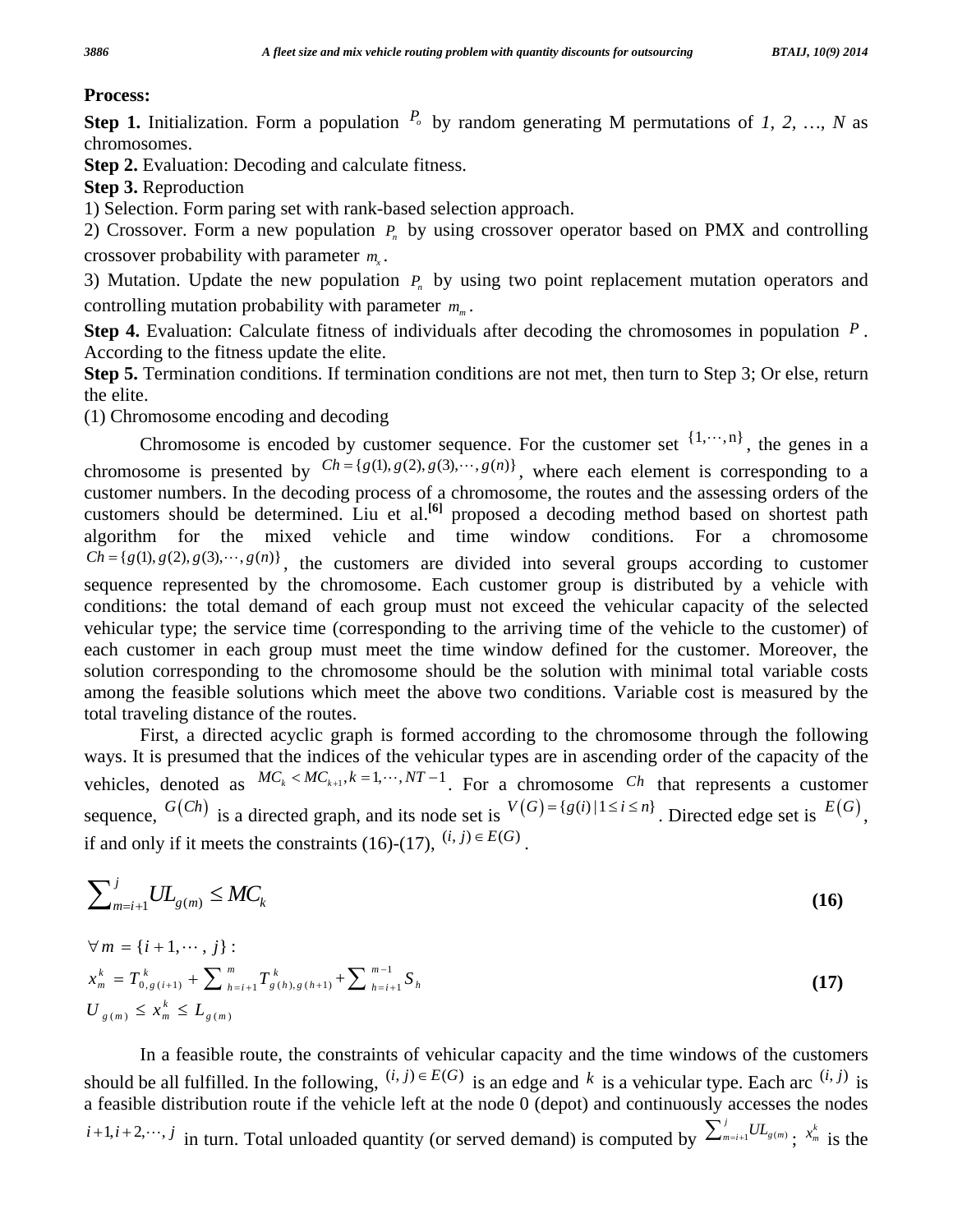time when the vehicle of the vehicular type *k* arrives at node *m* . The calculation approach of it is shown in Equation (17). The edge's weight  $^{w_{i,j}}$  defines the traveling costs of the vehicle of the vehicular type  $^k$ that starts from the depot and accesses the nodes  $i+1, i+2, \dots, j$  in turn. If the Equations (16)-(17) are out of consideration, the weight matrix is given in Figure 1, where  $\infty$  presents that the traveling cost is infinite. Other numerical sequence means the traveling costs of accessing the nodes in the sequence in turn.

|                |           |          |             |             | $Ch = \{g(1), g(2), g(3), \dots, g(n)\} = \{2, 1, 6, 5, 4, 3\}$ |                  |                 |
|----------------|-----------|----------|-------------|-------------|-----------------------------------------------------------------|------------------|-----------------|
|                |           |          |             |             |                                                                 |                  |                 |
|                | $\infty$  | $\infty$ | $0 - 1 - 0$ | 0-1-6-0     | $0-1-6-5-0$                                                     | $0-1-6-5-4-0$    | 0-1-6-5-4-3-0   |
| $\overline{2}$ | $\infty$  | $\infty$ | $\infty$    | $0 - 6 - 0$ | $0 - 6 - 5 - 0$                                                 | $0 - 6 - 5 - 40$ | $0.65 - 4.30$   |
| $\mathcal{E}$  | $\infty$  | $\infty$ | $\infty$    | $\infty$    | $0 - 5 - 0$                                                     | $0.5 - 4 - 0$    | $0.5 - 4.3 - 0$ |
|                | $\infty$  | $\infty$ | $\infty$    | $\infty$    | $\infty$                                                        | $0-4-0$          | $0-4-3-0$       |
|                | $\infty$  | $\infty$ | $\infty$    | $\infty$    | $\infty$                                                        | $\infty$         | $0 - 3 - 0$     |
|                | $6\infty$ | $\infty$ | $\infty$    | $\infty$    | $\infty$                                                        | $\infty$         | $\infty$        |

#### **Figure 1 : Weight matrix**

 Because there may be more than one vehicular types that meet the above two constraints, the vehicular types with smaller capacity are considered with higher priority when they are chosen for routing. In other words, if a distribution task can be completed by a vehicle with smaller capacity, then other vehicles with larger capacity will not be considered. It can be assumed that the vehicles with smaller capacity has lower fixed costs and faster speed, and can save more space on the premise of satisfying customer demand. If larger vehicle is assigned, more space will be wasted. Obviously, the vehicles with lower costs will be chosen with higher priority. Therefore, the weight of arc is calculated by Equation (18). The vehicular type of the minimal cast is chosen by the equation:  $k = \arg \min_k \left\{ q \, | q \in TR, Eq(16-17) \right\}.$ 

$$
a_{i,j} = D_{0,g(i+1)} + \sum_{h=i+1}^{j-1} D_{g(h),g(h+1)} + D_{g(j),0}
$$
\n(18)

The shortest path in the graph  $G(Ch)$  is an optimal partition of the customers, which is taken as the solution corresponding to the chromosome.

 In the following, a sample is given. Given six customers and two vehicular types, the chromosome is denoted as  $Ch = \{g(1), g(2), g(3), \dots, g(n)\} = \{2 \mid 6 \leq 4 \leq 3\}$ , as shown in Figure 2(a). Some input data are provided in Figure 2(b). The number on the arc  $(i, j)$  is the distance  $D_{i,j}$ ; the number near the node *i* is the demand  $(UL_i)$ , service time at the customer node  $(S_i)$  and the time window  $([L_i, U_i])$ . According to the above information, a directed acyclic graph  $G(Ch)$  is constructed as shown in Figure 2(c). For example, the arc  $(g(1), g(3))=(2,6)$  presents the route of customer node sequence,  $(0, g(2), g(3),0) = (0,1,6,0)$ . In the following, the vehicular types 1 and 2 are tested whether the capacity and time window are met. By computation, the vehicular type 1 does not fulfill the constraints. For vehicular type 2, the constraints are tested as follows.

1)  $UL_1 + UL_6 = 320 + 300 \le 900$ . Therefore, the capacity constraint is met.

 $2)$   $x_1^2 = 280/4 = 7 \in [5, 11]$ , and  $x_6^2 = 280/40 + 1.5 + 30/40 = 9.25 \in [4, 10]$ . Therefore, the time window is satisfied.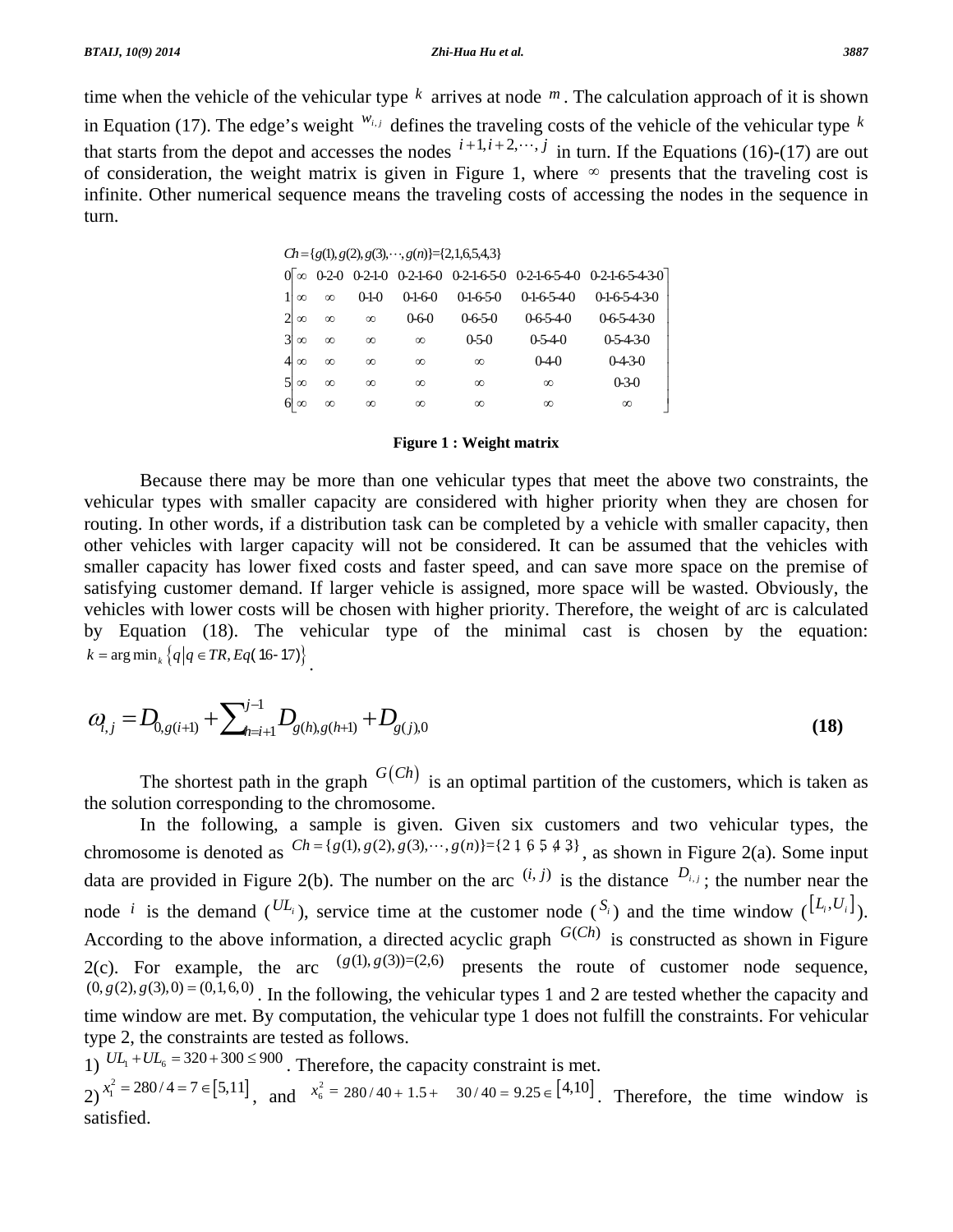Therefore, the arc  $(g(1), g(3))=(2,6) \in G(Ch)$  is a feasible path for a vehicle. The weight of the arc is 280+30+120=430. For the direct graph  $G(Ch)$ , every path from the depot 0 to the final node  $g(n) = 3$  in the chromosome is a feasible solution that can meet the demands of the  $n$  customers. The decoding approach based on shortest path algorithm grantees that the solution with the lowest cost is obtained, and the solution is shown in Figure  $2(d)$ . Therefore, by this decoding approach, the vehicular types, the number of each vehicular type and the routes that consist of the nodes set and assessing sequence of customers are all determined.



**Figure 2 : Sample of chromosome decoding** 

 Comparing to the decoding process, the encoding process is relatively simple. Any permutation of the customer nodes can be a feasible chromosome.

Based on the above analysis, the decoding process is defined as Algorithm 2.

# **Algorithm 2 (Decoding algorithm)**

**Input:** The chromosome  $Ch = \{g(1), g(2), g(3), \dots, g(n)\}$ .

The distance between any two nodes,  $D_{i,j}, i, j = \{0,1, \cdots, n\}$ .

The customer demands  $^{UL_i}$ , service time  $^{S_i}$ , and time window  $^{[L_i, U_i]}$  for all  $^{i \in \{1, \dots, n\}}$ ; The capacity of vehicular type,  ${}^{MC_k}$  for all  $k \in TR = \{1, \dots, NT\}$ 

**Output:** The solution after decoding the chromosome  $Ch$  :  $PCh$ <sub>1</sub>,  $TCh$ <sub>1</sub>,  $l \in \{1,2,\dots, NP\}$ .

 $NP$  is the number of paths (also the number of the dispatched vehicles);

 $PCh_i$  is a sequence of customer nodes in a path;

 $TCh_i \in TR$  is the vehicular type of the path.

**Variables:**  $\Omega_{i,j}, \omega_{i,j}, i, j = \{0,1,\dots,n\}$ ; matrix of vehicle type and the matrix of traveling cost upon the directed graph  $G(Ch)$  corresponding to the chromosome.

Vector  $\alpha = (\alpha(1), \alpha(2), \dots, \alpha(x))$  that stores the result vectors of shortest path algorithm. **Process**

**Step 1.** Initialization : Set  $\Omega_{i,j} = 0, \omega_{i,j} = M, i, j = \{0,1,\dots,n\}$ 

**Step 2.** For  $\forall i = \{0, 1, \dots, n\}$ ,  $j = \{i+1, \dots, n\}$ ,  $k=1, m=i+1$ , Goto Step 3

**Step 3.** If  $k > NT$ , set  $j=j+1$ , Goto step 2;

Or else, if Equations (16)-(17) are satisfied, Goto Step 4;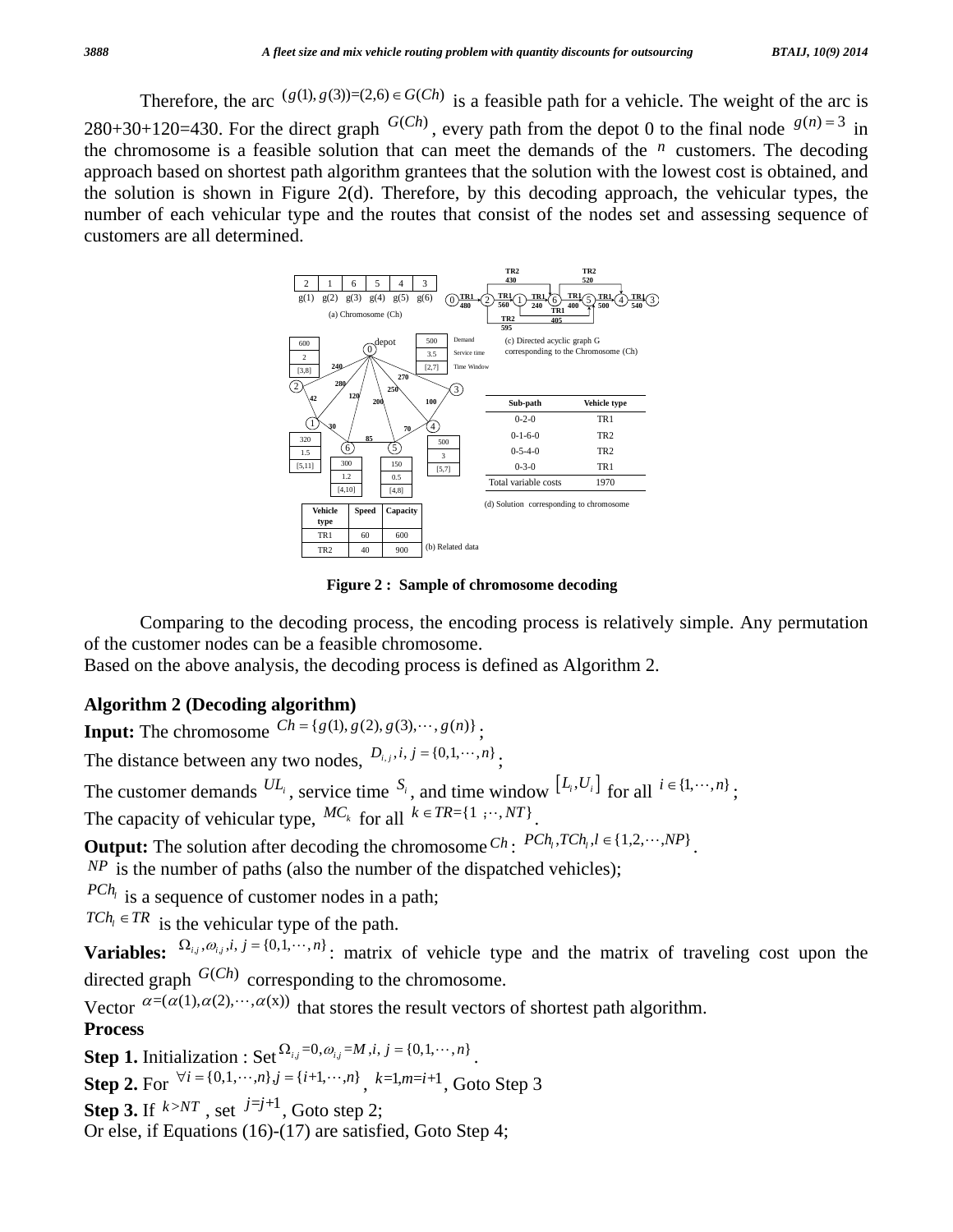Or else, set  $k=k+1$  and Goto Step 3. **Step 4. Calculate**  $\mathcal{L}_{0,g(i+1)}$   $\mathcal{L}_{h=i+1}$   $\mathcal{L}_{g(h),g(h+1)}$   $\mathcal{L}_{g(j),0}$  $\omega_{i,j} = D_{0,g(i+1)} + \sum_{h=i+1}^{j-1} D_{g(h),g(h+1)} + D_{g(j),0} \sum_{j} \Omega_{ij} = k$ .

For any  $i = \{0, 1, \dots, n\}$  and  $j = \{i+1, \dots, n\}$  repeat Step 2 to Step 4, then Goto Step 5.

**Step 5.** According to the cost matrix of the directed graph  $G(Ch)$ , the shortest path algorithm Dijkstra's algorithm (see Xu et al. (2007)) is used to compute the shortest route between node 0 to node  $g(n)$ . The result vector is denoted as  $a=(\alpha(1), \alpha(2), \cdots, \alpha(x))$ , where *x* is the number of dispatched vehicles,  $NP=x-1$ . Goto Step 6.

**Step 6.**  $\forall l = \{1, \cdots, NP = x-1\}$ , calculate the following two outputs and return.  $TCh_{i} = \Omega_{i,i+1}$ 

$$
PCh_{l} = \left(\begin{array}{c}0, g(\alpha(l)), g(\alpha(l)+1),..., \\g(\alpha(l+1)), 0\end{array}\right),
$$

(2) Population initialization

 The population initialization is generated by random method in this paper. Each chromosome is a permutation of the integers from 1 to n. Therefore, the initial population consist of *popsize* permutations. The proper setting of *popsize* affects the computational performance. The larger the population size, the longer the searching process for optimal solution. However, small size population may trap into local optimum.

(3) Genetic operators

 Tournament selection operator, Partially Matched Exchange (PMX) operator and bit mutation operator, and rank-based based on selection scheme are used in Algorithm 1.

(4) Fitness function

 The optimization objective of FSMVRPQD is the minimization of costs. Using Equation (20), the objective function is changed into fitness function, when  $z_i$  is the objective value corresponding to the chromosome *i* in the population, namely the total outsourcing costs with quantity discounts. The fitness value corresponding to the chromosome *i* determines the probability of the chromosome to produce offspring.

$$
f_i = \frac{1}{z_i}, i = \{1, \cdots, \text{pop size}\}\
$$

(5) Terminal condition

 The number of generations of evolution is used as termination rules. When the algorithm has been iterated for the time of the generation number, the algorithm stops and returns the elite as the final solution. The path sets that are decoded from the elite chromosomes are obtained as the optimal solution of the FSMVRPQD.

### **DEMONSTRATION**

 In Figure 3, one hundred of demand points and their distribution are shown. The point (numbered as 1) is chosen as the depot. The demand and time window of each point are shown in TABLE 1. The speed, capacity, cost and outsourcing discounts of vehicles of three types (classified by the capacity, small, medium and large) are shown in TABLE 2.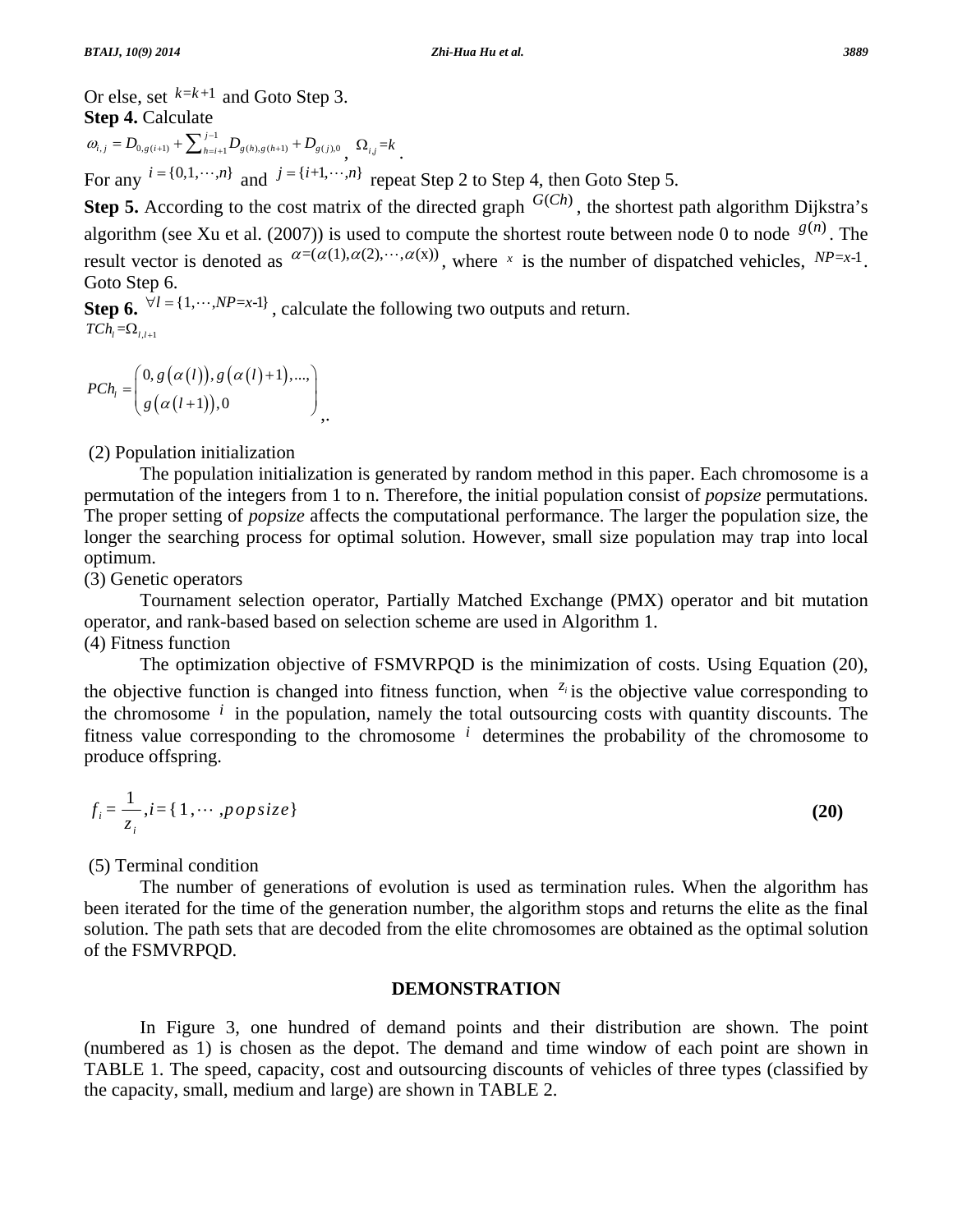

**Figure 3 : Distribution of demand points TABLE 1 : The demand and time window of customer points** 

| Point        | 1  | $\overline{2}$ | 3              | 4        | 5                | 6  | 7  | 8  | 9        | 10 | 11             | 12           | 13 | 14       | 15 | 16       | 17       | 18       | 19             | 20       |
|--------------|----|----------------|----------------|----------|------------------|----|----|----|----------|----|----------------|--------------|----|----------|----|----------|----------|----------|----------------|----------|
| Demand       | 4  | 5              | 10             | 9        | 9                | 5  | 2  | 7  | 10       |    | $\overline{2}$ | 6            | 10 | 4        |    | 8        | 5        | 4        | 8              | 7        |
| L            | 0  | 7              | 12             | 3        | 3                | 0  | 12 | 20 | 2        | 14 | 15             | $\mathbf{0}$ | 10 | 17       | 16 | 3        | 8        | 8        | 6              | 15       |
| U            | M  | 29             | 47             | 49       | 32               | M  | 46 | 68 | 18       | 20 | 51             | М            | 43 | 59       | 28 | 40       | 44       | 54       | 38             | 51       |
| Point        | 21 | 22             | 23             | 24       | 25               | 26 | 27 | 28 | 29       | 30 | 31             | 32           | 33 | 34       | 35 | 36       | 37       | 38       | 39             | 40       |
| Demand       | 6  | 5              | $\overline{2}$ | 10       | 7                |    | 6  | 2  | 7        | 3  | 8              | 10           | 6  | 5        | 5  | 5        | 6        | 8        |                | 4        |
| L            | 7  | 9              | 18             | 18       | $\theta$         | 16 | 5  | 12 | 14       | 5  | 18             | 5            | 17 | 13       | 4  | 14       | 5        | 10       |                | 15       |
| U            | 52 | 55             | 62             | 63       | M <sub>9</sub>   | 61 | 36 | 61 | 44       | 14 | 38             | 35           | 59 | 54       | 33 | 36       | 27       | 21       | 44             | 46       |
| Point        | 41 | 42             | 43             | 44       | 45               | 46 | 47 | 48 | 49       | 50 | 51             | 52           | 53 | 54       | 55 | 56       | 57       | 58       | 59             | 60       |
| Demand       | 2  | 10             | $\overline{2}$ | 4        | 3                | 1  | 8  | 10 | 2        | 6  | 6              | 7            | 3  | 10       | 1  |          | 1        | 8        | $\overline{c}$ | 5        |
| L            | 18 | 13             | 1              | $\theta$ | $\boldsymbol{0}$ | 5  | 5  | 18 | 15       | 10 | 16             | 15           | 0  | 19       | 8  | 3        | 14       | 9        | 10             | 7        |
| $\mathbf{U}$ | 54 | 40             | 41             | М        | M                | 10 | 44 | 68 | 22       | 46 | 38             | 64           | М  | 24       | 13 | 25       | 52       | 34       | 13             | 47       |
| Point        | 61 | 62             | 63             | 64       | 65               | 66 | 67 | 68 | 69       | 70 | 71             | 72           | 73 | 74       | 75 | 76       | 77       | 78       | 79             | 80       |
| Demand       | 1  | 8              | 10             | 3        | 6                | 9  | 9  | 4  | 2        | 4  | 4              | 5            |    | 6        | 5  | 6        | 3        | 6        |                | 6        |
| L            | 11 | 20             | 10             | $\Omega$ | $\overline{0}$   | 8  | 4  | 8  | $\theta$ | 4  | 8              | 1            | 18 | $\theta$ | 12 | $\theta$ | $\theta$ | $\theta$ | 6              | 7        |
| U            | 21 | 68             | 53             | М        | M                | 56 | 29 | 39 | М        | 40 | 50             | 14           | 47 | М        | 48 | М        | М        | M        | 22             | 26       |
| Point        | 81 | 82             | 83             | 84       | 85               | 86 | 87 | 88 | 89       | 90 | 91             | 92           | 93 | 94       | 95 | 96       | 97       | 98       | 99             | 100      |
| Demand       | 9  | 9              | 6              | 10       | 7                | 6  | 8  | 3  | 6        | 10 | 7              | 5            | 4  | 6        | 8  | 5        | 6        | 4        | 7              | 3        |
| L            | 13 | 20             | 12             | 13       | $\theta$         | 0  | 14 | 20 | 20       | 15 | 10             | 11           | 11 | 18       | 19 | 12       | 20       | 11       | 0              | $\theta$ |
| U            | 63 | 29             | 61             | 24       | М                | M  | 27 | 45 | 27       | 42 | 47             | 35           | 58 | 60       | 58 | 34       | 44       | 17       | М              | M        |

#### **Note: M is infinite number**

|  |  |  |  |  |  | <b>TABLE 2: Vehicular type and discount information</b> |
|--|--|--|--|--|--|---------------------------------------------------------|
|--|--|--|--|--|--|---------------------------------------------------------|

| No. | Type   | <b>Speed</b> | Capacity | Cost | Quantity interval of outsource at discounts |         |    |  |  |
|-----|--------|--------------|----------|------|---------------------------------------------|---------|----|--|--|
|     |        |              |          |      | 10                                          |         |    |  |  |
|     | small  | 80           | 20       | 20   | [1,8]                                       | [9, 15] | 10 |  |  |
|     | medium | 60           | 40       | 50   | $[1,6]$                                     | [7,12]  | 12 |  |  |
|     | large  | 40           | 60       | 80   | $\left\lceil 1.4 \right\rceil$              | [5,9]   |    |  |  |

 The Algorithm 1 and Algorithm 2 are used to solve the case. The algorithms are implemented with C# and ran on the computer with CPU of Intel core i3-380 M and 2GB RAM. In order to study the influences of each parameter on the experiment results and the run time, different combinations of parameters are set, and ten times are run for each parameter settings. The comparison analysis of experimental results and the run time are shown in Figure 4.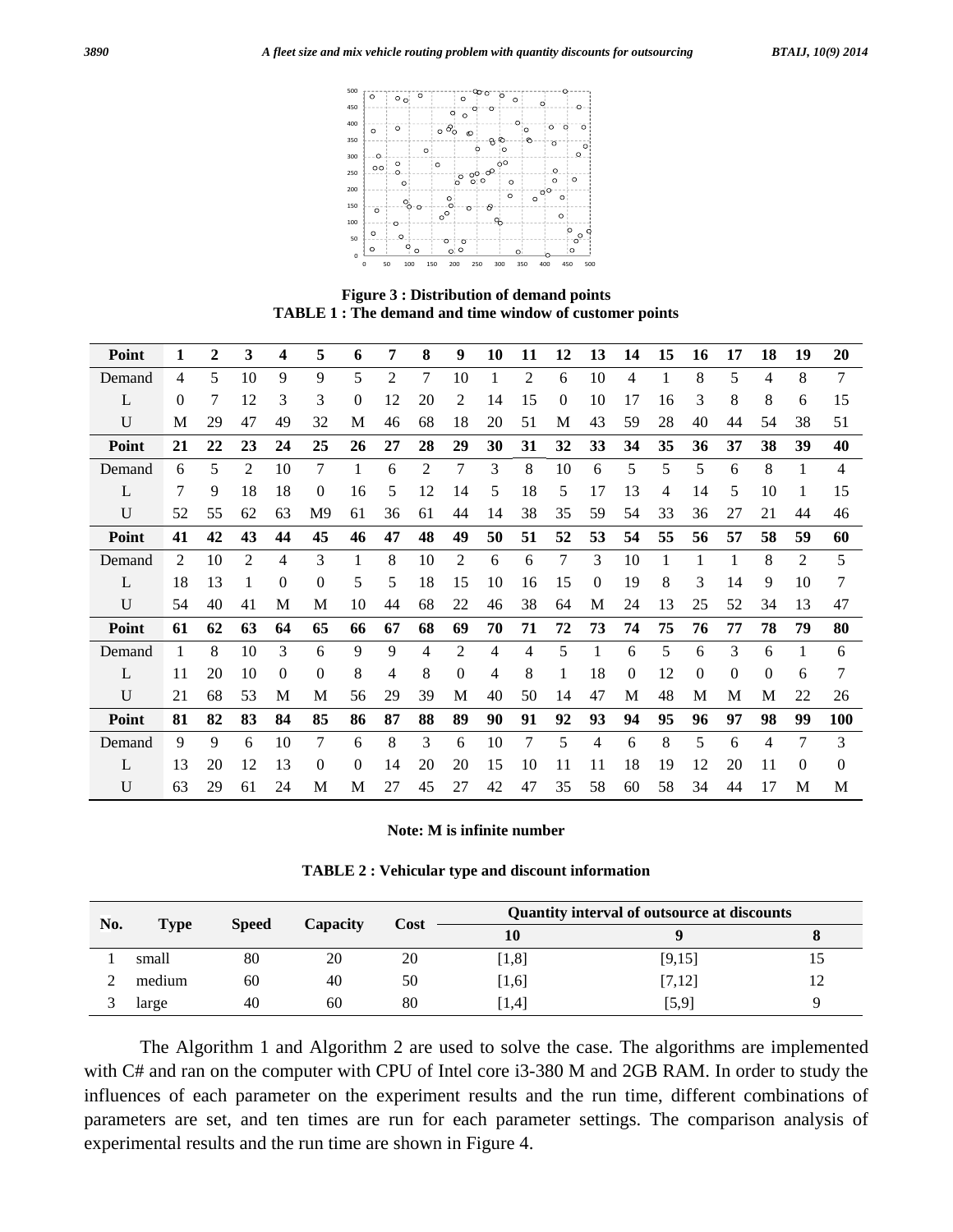Figures 4(a1), 4(b1) and 4(c1) are the results under different mutation probability  $P_m$ , crossover probability  $P_x$  and population size  $P_s$ . Three curves respectively represent the maximum, average value, minimum of the ten times of experiments with different parameter settings. Figure  $4(a2)$ ,  $4(b2)$  and (c2) are average run time corresponding to the experiments of Figures 4(a1), 4(b1) and 4(c1). It is shown in Figure 4 that on the premise of other parameters are certain, the optimal costs decrease generally with the increase of  $P_m$ . When  $P_m$  is 0.35, the ten experiments get the lowest maximum, average value, minimum value.  $P_x$  has no clear influence to the experiments, and when it increase, the costs shows a decrease tendency. Furthermore, as shown in Figure 4(a2) and 4(b2), the curves show no obvious tendency and laws, and the maximal and minimal average run time for the experiments are only a difference of 3 second and 2.2 seconds, which can be ignored relative to the total average run time of 88.22 and 88.34. Therefore, it is concluded that  $P_x$  and  $P_m$  have no significant influence on the run time. It can be directly seen from Figure  $4(c3)$  that the curve is almost a straight line rising perpendicularly. When  $P_s$  increases by 10, the average operation time almost increases by 100s. Therefore, it can be concluded that the running time relates to the  $P_s$  positively.

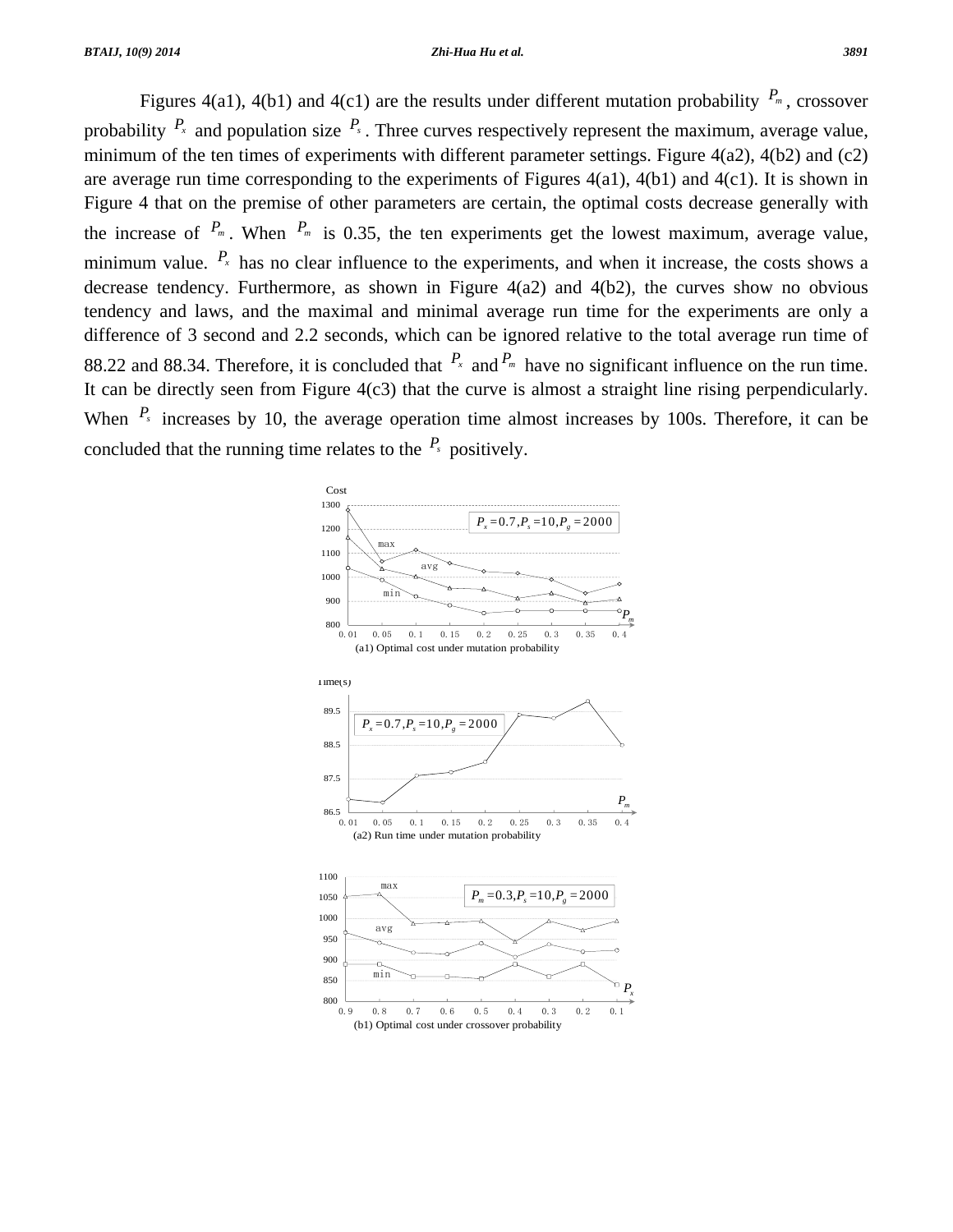

**Figure 4 : Experiment results and run time under different parameter settings** 

 According to the above analysis and take the experiment result and the run time into account together, the parameters are chosen to set as  $P_s = 60$ ,  $P_x = 0.7$ ,  $P_m = 0.35$  and  $P_s = 10000$ . The algorithm has been run 5 times with an average run time of 46 minutes and 50 seconds, 4 times of which are converge to the optimal cost 780 after 10000 generations of evolution.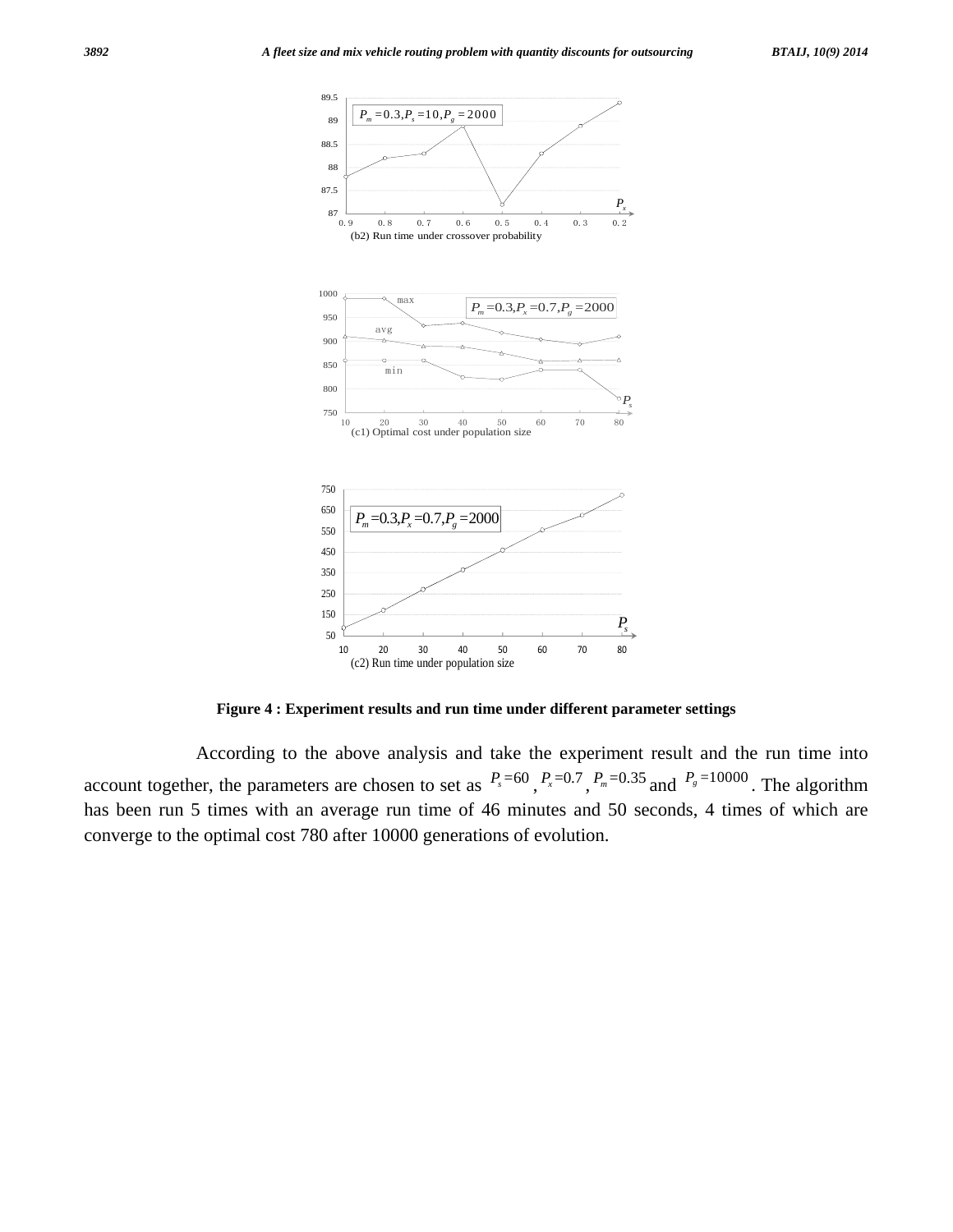

**Figure 5 : Evolution trend of solution with generations** 

 As shown in Figure 5, at the beginning, the curve decreases rapidly. With the process of evolution, it tends to be gentle, but the convergence trend still can be seen obviously from the evolution process.

 In particular, though the optimal values of four times of experiments are the same, the distribution solution of routes and vehicles may be different. Because the FSMVRPQD uses outsourcing cost to measure the fitness of GA, which only determined by the amount and type of the outsourcing vehicles and has nothing to do with the distribution paths. According to these characteristics, when objective values of the multiple solutions are the same, solutions with minimal variable cost (measured with traveling distance) can be chosen. Therefore, comparing to the total traveling distances of the four times of experiments, the best experiment reaches the minimal traveling distance of 24177 after 4653 generations. The final optimal distribution solution is shown in TABLE 3, where the number of vehicles is 14 and the total cost of outsource is 780.

| No. | D              | VТ | Path (customer node sequence)              |
|-----|----------------|----|--------------------------------------------|
| 1   | 50             | 3  | $0-29-8-13-5-2-20-36-0$                    |
| 2   | 44             | 3  | $0-90-17-22-50-70-96-66-0$                 |
| 3   | 50             | 3  | 0-85-63-53-88-97-28-51-18-10-34-45-0       |
| 4   | 23             | 2  | $0 - 78 - 54 - 91 - 0$                     |
| 5   | 47             | 3  | $0 - 71 - 52 - 81 - 65 - 80 - 74 - 82 - 0$ |
| 6   | 59             | 3  | $0-41-16-75-86-62-21-95-9-94-0$            |
| 7   | 51             | 3  | $0-99-26-38-76-24-31-14-15-33-0$           |
| 8   | 33             | 3  | $0 - 73 - 6 - 4 - 47 - 42 - 0$             |
| 9   | 51             | 3  | $0-93-87-68-1-60-19-58-48-0$               |
| 10  | $\mathfrak{D}$ | 1  | $0-69-0$                                   |
| 11  | 46             | 3  | $0-11-32-64-83-84-46-98-61-67-0$           |
| 12  | 20             | 1  | $0-59-92-77-57-100-40-23-0$                |
| 13  | 53             | 3  | 0-56-39-3-49-30-55-79-44-72-89-12-         |

**TABLE 3 : Final distribution solution**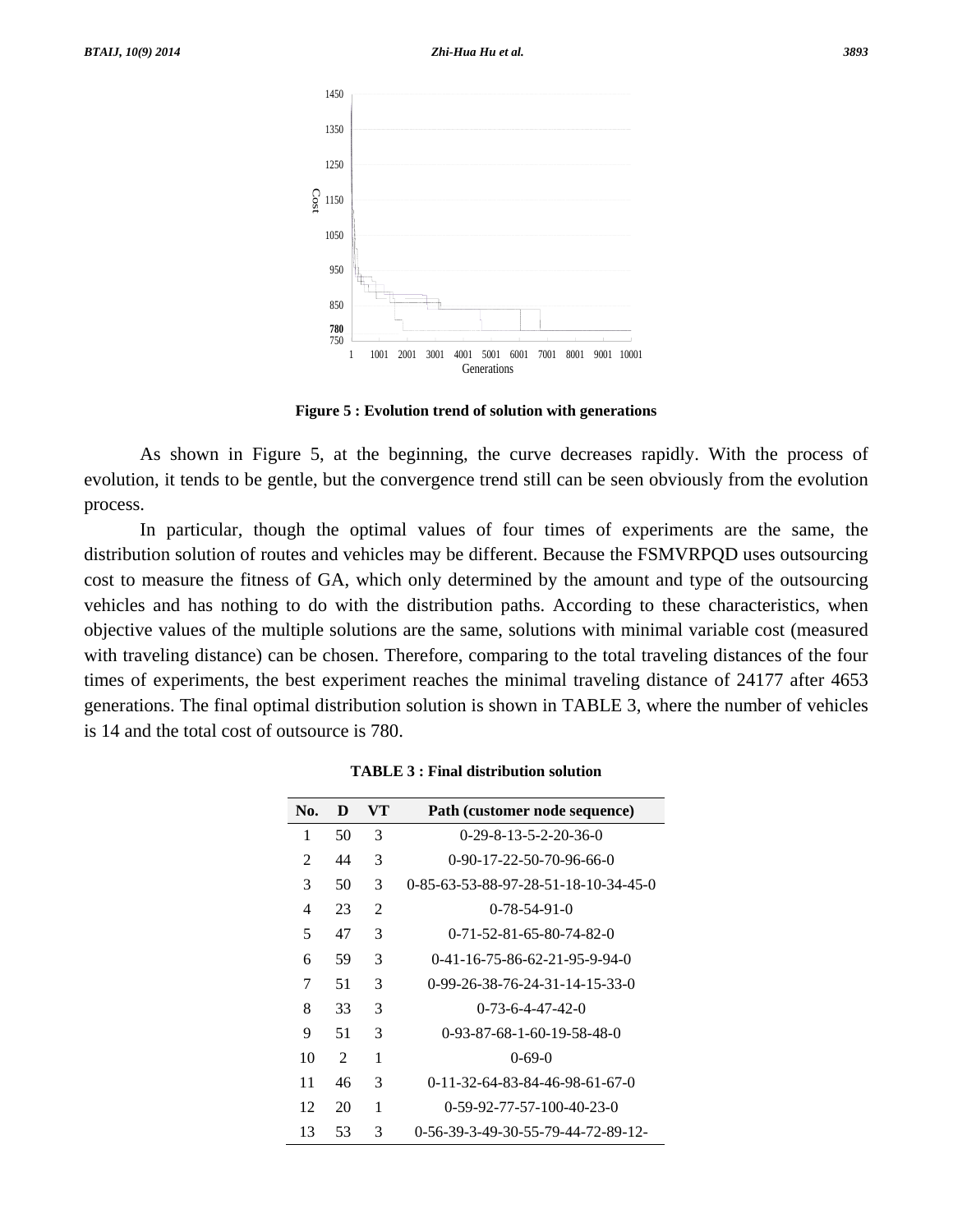|       | $37 - 35 - 7 - 0$ |
|-------|-------------------|
| 14 13 | $0-27-43-25-0$    |

**Note : D=Demand, VT=Vehicle type** 

#### **CONCLUSION**

 Comparing to the research results on typical mixed vehicle routing problems, it is a strategy to reduce outsourcing cost, improve the fleet profits and reduce the empty loading rate by considering the time window constraint and quantity discounts, and incorporating the financial concepts to vehicle routing optimization problem. Because the mixed vehicle routing problem with time window constraint and quantity discounts is a nonlinear programming model, an evolutionary algorithm is designed in this paper based on the decoding approach that uses the shortest path algorithm to generate routes from chromosome. During the decoding process and in the fitness calculation method, an overall consideration of the benefits of the fleet and the customers is taken into account by considering the fixed costs and variable costs of the fleet and the customers together. In algorithmic experiments, through parameter tests it is found that the total cost appears to be decline in general with the increase of mutation probability and population size, while the crossover probability has no significant effect to the search of the optimums. The population size influences the run time. When the population size is increased by 10, the average computational time will be increased by about 100s. Moreover, mutation probability and crossover probability have no significant effect on the run time. Through setting the optimal parameters of the algorithm, the optimal distribution schedule is obtained by comparison analysis of the results. Several points are to be further studied. Local search methods can be incorporated to improve the algorithmic performance; the equilibrium relationships among different costs can be analyzed by considering multi-objective optimization; in addition, the effects of vehicular type to transport costs and the influence of discount are all problems worth of study and discuss in the future.

#### **ACKNOWLEDGEMENT**

 The research was partially supported by National Natural Science Foundation of China (71101088, 71171129), National Social Science Foundation of China (11&ZD169), Shanghai Municipal Natural Science Foundation (10ZR1413200, 11510501900, 12ZR1412800), China Postdoctoral Science Foundation (2011M500077, 2012T50442), Science Foundation of Ministry of Education of China (10YJC630087), Shanghai Maritime University School Fund(20120240), and Doctoral Fund of Ministry of Education of China (20113121120002).

#### **REFERENCES**

- **[1]** P.C.Belfiore, H.T.Y.Yoshizaki; Scatter search for a real-life heterogeneous fleet vehicle routing problem with time windows and split deliveries in Brazil. European Journal of Operational Research, **199(3)**, 750-758 **(2009)**.
- **[2]** J.Brandão; A deterministic tabu search algorithm for the fleet size and mix vehicle routing problem. European Journal of Operational Research, **195(3)**, 716-728 **(2009)**.
- **[3]** J.Brandão, A tabu search algorithm for the heterogeneous fixed fleet vehicle routing problem. Computers & Operations Research, **38(1)**, 140-151 **(2011)**.
- **[4]** O.Bräysy, P.P.Porkka, W.Dullaert, P.P.Repoussis, C.D.Tarantilis; A well-scalable metaheuristic for the fleet size and mix vehicle routing problem with time windows. Engineering Applications of Artificial Intelligence, **36(4)**, 8460-8475 **(2009)**.
- **[5]** E.Choi, D.W.Tcha; A column generation approach to the heterogeneous fleet vehicle routing problem. Computers & Operations Research, **34(7)**, 2080-2095 **(2007)**.
- **[6]** S.Liu, W.Huang, H.Ma; An effective genetic algorithm for the fleet size and mix vehicle routing problems. Transportation Research Part E: Logistics and Transportation Review, **45(3)**, 434-445 **(2009)**.